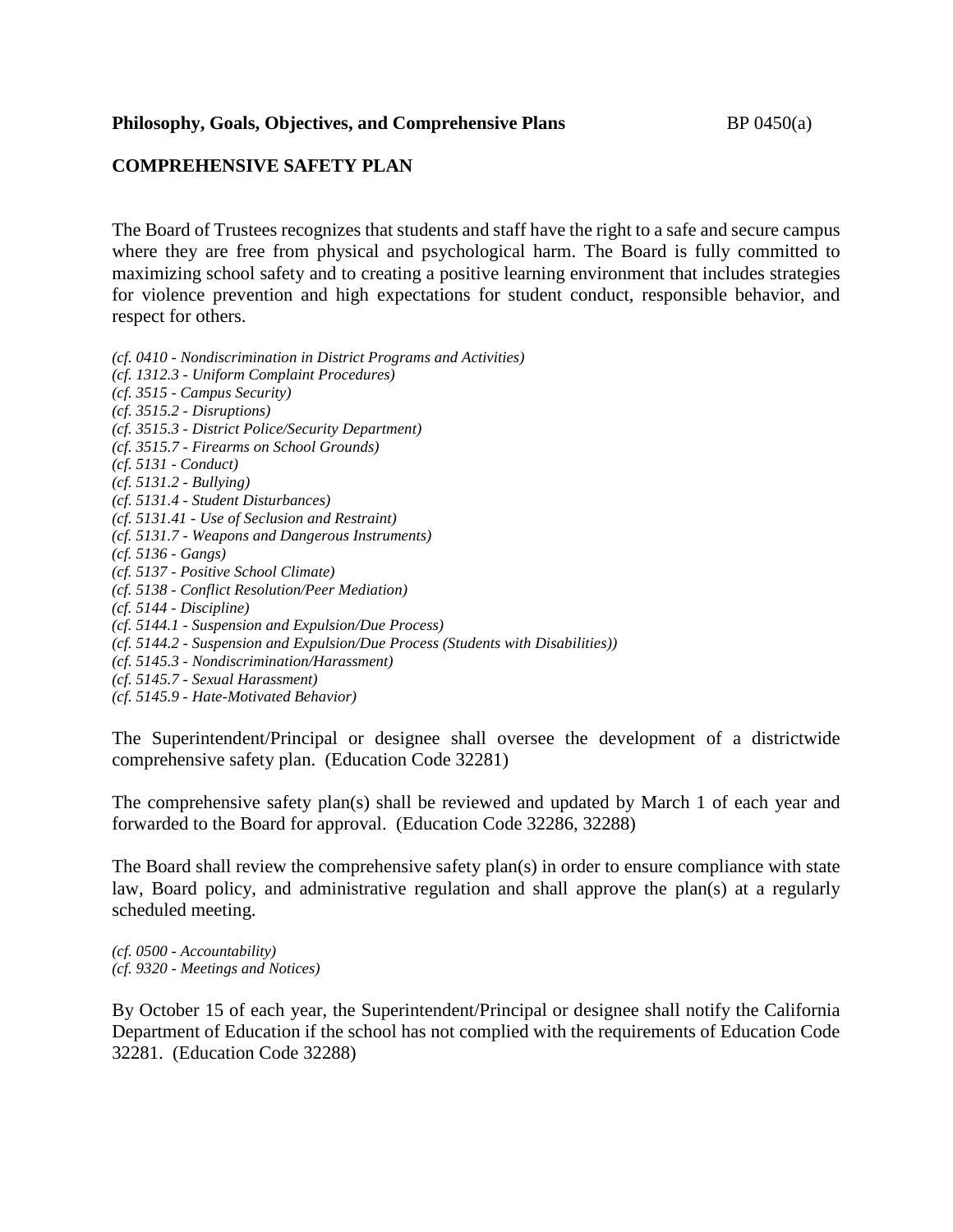### **Tactical Response Plan**

Notwithstanding the process described above, any portion of a comprehensive safety plan that addresses tactical responses to criminal incidents that may result in death or serious bodily injury at the school site, including steps to be taken to safeguard students and staff, secure the affected school premises, and apprehend the criminal perpetrator(s), shall be developed by district administrators in accordance with Education Code 32281. In developing such strategies, district administrators shall consult with law enforcement officials and with representative(s) of employee bargaining unit(s), if they choose to participate.

When reviewing the tactical response plan, the Board may meet in closed session to confer with law enforcement officials, provided that any vote to approve the tactical response plan is announced in open session following the closed session. (Education Code 32281)

*(cf. 4119.23/4219.23/4319.23 - Unauthorized Release of Confidential/Privileged Information) (cf. 9011 - Disclosure of Confidential/Privileged Information) (cf. 9321 - Closed Session Purposes and Agendas) (cf. 9321.1 - Closed Session Actions and Reports)*

#### **Access to Safety Plan(s)**

The Superintendent/Principal or designee shall ensure that an updated file of all safety-related plans and materials is readily available for inspection by the public. (Education Code 32282)

*(cf. 1340 - Access to District Records)*

However, those portions of the comprehensive safety plan that include tactical responses to criminal incidents shall not be publicly disclosed.

The Superintendent/Principal or designee shall share the comprehensive safety plans and any updates to the plans with local law enforcement, the local fire department, and other first responder entities. (Education Code 32281)

*Legal Reference: (see next page)*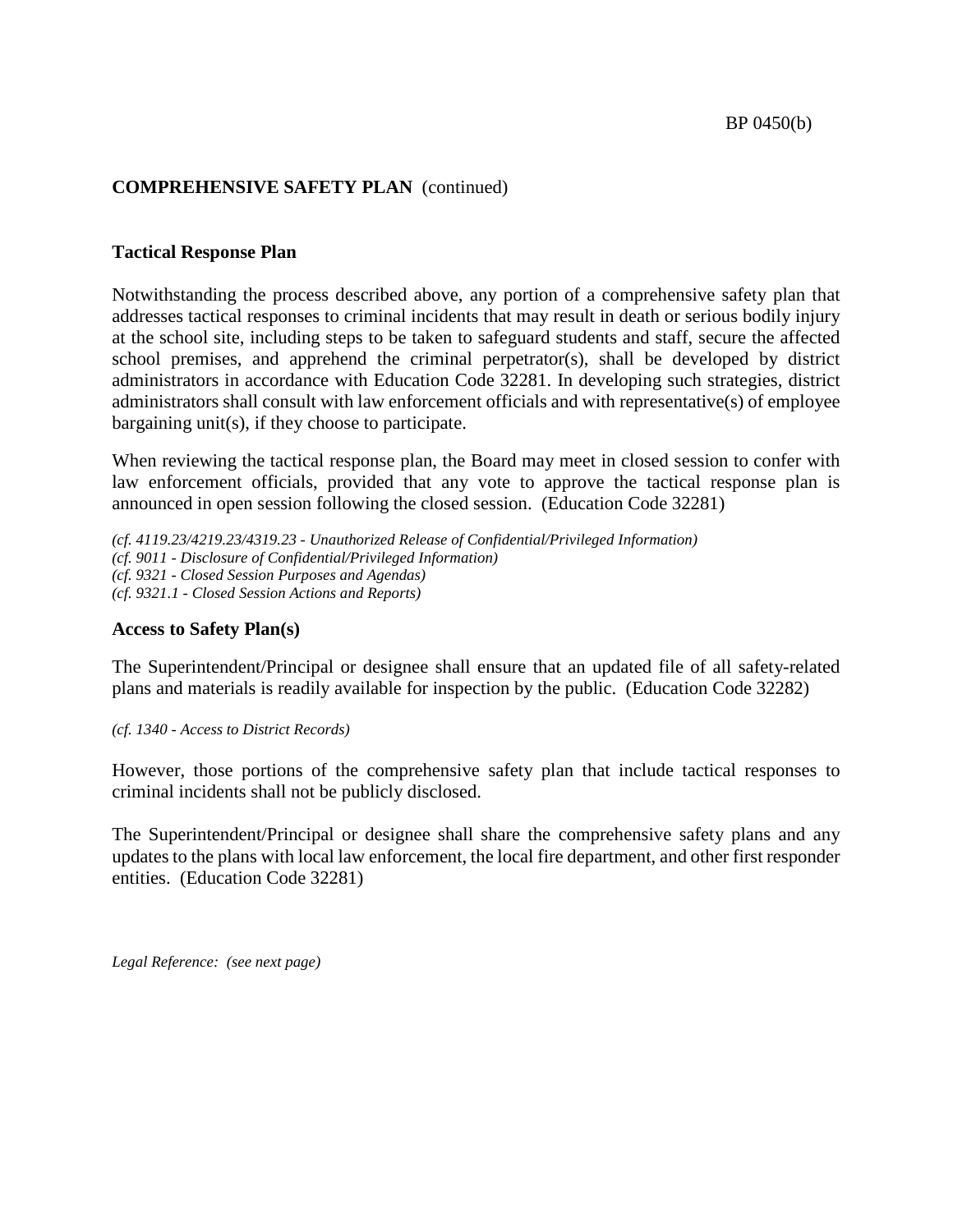*Legal Reference:*

*EDUCATION CODE 200-262.4 Prohibition of discrimination 32260-32262 Interagency School Safety Demonstration Act of 1985 32270 School safety cadre 32280-32289 School safety plans 32290 Safety devices 35147 School site councils and advisory committees 35183 School dress code; uniforms 35291 Rules 35291.5 School-adopted discipline rules 41020 Annual audits 48900-48927 Suspension and expulsion 48950 Speech and other communication 49079 Notification to teacher; student act constituting grounds for suspension or expulsion 67381 Violent crime GOVERNMENT CODE 54957 Closed session meetings for threats to security PENAL CODE 422.55 Definition of hate crime 626.8 Disruptions 11164-11174.3 Child Abuse and Neglect Reporting Act CALIFORNIA CONSTITUTION Article 1, Section 28(c) Right to Safe Schools CODE OF REGULATIONS, TITLE 5 11987-11987.7 School Community Violence Prevention Program requirements 11992-11993 Definition, persistently dangerous schools UNITED STATES CODE, TITLE 20 7111-7122 Student Support and Academic Enrichment Grants 7912 Transfers from persistently dangerous schools UNITED STATES CODE, TITLE 42 12101-12213 Americans with Disabilities Act*

*Management Resources: (see next page)*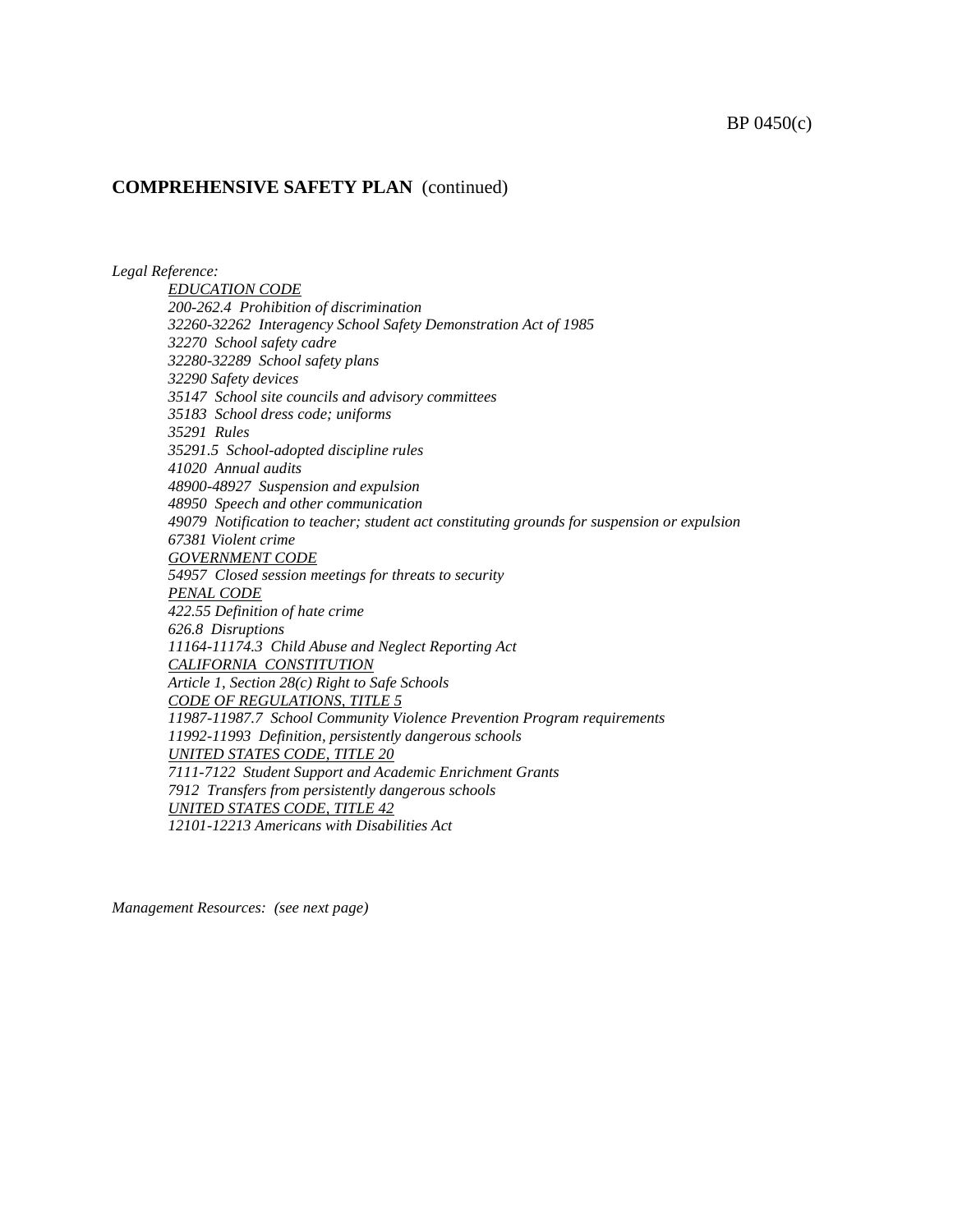*Management Resources:*

*CSBA PUBLICATIONS Updated Legal Guidance: Protecting Transgender and Gender Nonconforming Students Against Sex Discrimination, July 2016 Providing a Safe, Nondiscriminatory School Environment for Transgender and Gender-Nonconforming Students, Policy Brief, February 2014 Safe Schools: Strategies for Governing Boards to Ensure Student Success, rev. 2011 Community Schools: Partnerships Supporting Students, Families and Communities, Policy Brief, October 2010 Cyberbullying: Policy Considerations for Boards, Policy Brief, July 2010 CALIFORNIA DEPARTMENT OF EDUCATION PUBLICATIONS Safe Schools: A Planning Guide for Action, 2002 FEDERAL BUREAU OF INVESTIGATION PUBLICATIONS Uniform Crime Reporting Handbook, 2004 U.S. DEPARTMENT OF EDUCATION PUBLICATIONS Practical Information on Crisis Planning: A Guide for Schools and Communities, January 2007 U.S. SECRET SERVICE AND U.S. DEPARTMENT OF EDUCATION PUBLICATIONS Threat Assessment in Schools: A Guide to Managing Threatening Situations and to Creating Safe School Climates, 2004 WEB SITES CSBA: http://www.csba.org California Department of Education, Safe Schools: http://www.cde.ca.gov/ls/ss California Governor's Office of Emergency Services: http://www.caloes.ca.gov California Healthy Kids Survey: http://chks.wested.org Centers for Disease Control and Prevention: http://www.cdc.gov/ViolencePrevention Federal Bureau of Investigation: http://www.fbi.gov National Center for Crisis Management: http://www.schoolcrisisresponse.com National School Safety Center: http://www.schoolsafety.us U.S. Department of Education: http://www.ed.gov U.S. Secret Service, National Threat Assessment Center: http://www.secretservice.gov/protection/ntac*

Policy **CUDDEBACK UNION ELEMENTARY SCHOOL DISTRICT** adopted: December 11, 2019 Carlotta, California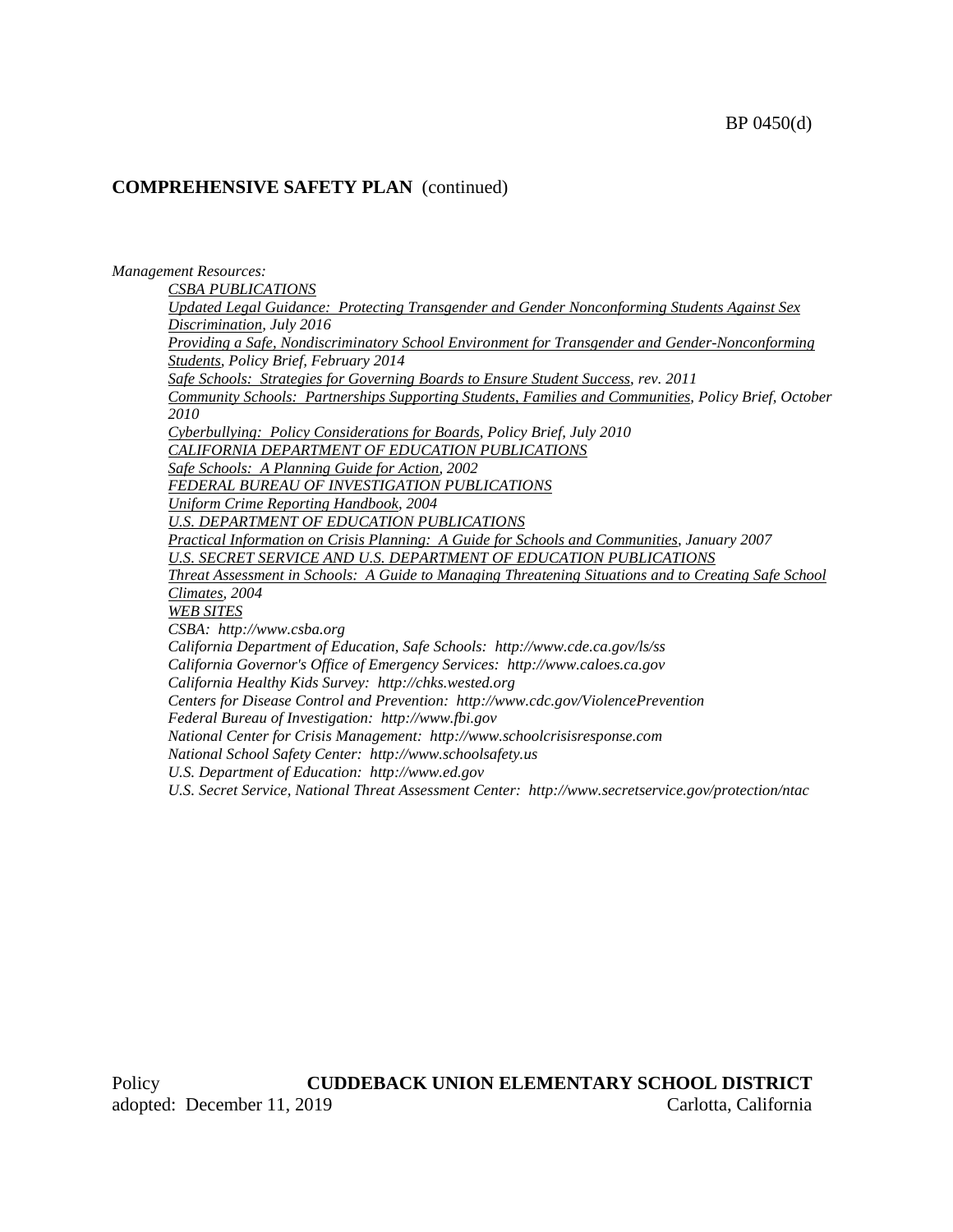## **Philosophy, Goals, Objectives, and Comprehensive Plans** AR 0450(a)

## **COMPREHENSIVE SAFETY PLAN**

## **Content of the Safety Plan**

Each comprehensive safety plan shall include an assessment of the current status of any crime committed on campus and at school-related functions. (Education Code 32282)

The plan shall identify appropriate strategies and programs that will provide or maintain a high level of school safety and address the school's procedures for complying with existing laws related to school safety, including all of the following: (Education Code 32282)

1. Child abuse reporting procedures consistent with Penal Code 11164-11174.3

#### *(cf. 5141.4 - Child Abuse Prevention and Reporting)*

- 2. Routine and emergency disaster procedures including, but not limited to:
	- a. Adaptations for students with disabilities in accordance with the Americans with Disabilities Act
- *(cf. 6159 - Individualized Education Program)*
	- b. An earthquake emergency procedure system in accordance with Education Code 32282

*(cf. 3516 - Emergencies and Disaster Preparedness Plan) (cf. 3516.3 - Earthquake Emergency Procedure System)*

- c. A procedure to allow public agencies, including the American Red Cross, to use school buildings, grounds, and equipment for mass care and welfare shelters during disasters or other emergencies affecting the public health and welfare
- *(cf. 1330 - Use of School Facilities)*
- *(cf. 3516.1 - Fire Drills and Fires)*
- *(cf. 3516.2 - Bomb Threats)*
- *(cf. 3516.5 - Emergency Schedules)*
- *(cf. 3543 - Transportation Safety and Emergencies)*
- 3. Policies pursuant to Education Code 48915(d) for students who commit an act listed in Education Code 48915(c) and other school-designated serious acts that would lead to suspension, expulsion, or mandatory expulsion recommendations
- *(cf. 5131.7 - Weapons and Dangerous Instruments)*
- *(cf. 5144.1 - Suspension and Expulsion/Due Process)*
- *(cf. 5144.2 - Suspension and Expulsion/Due Process (Students with Disabilities))*